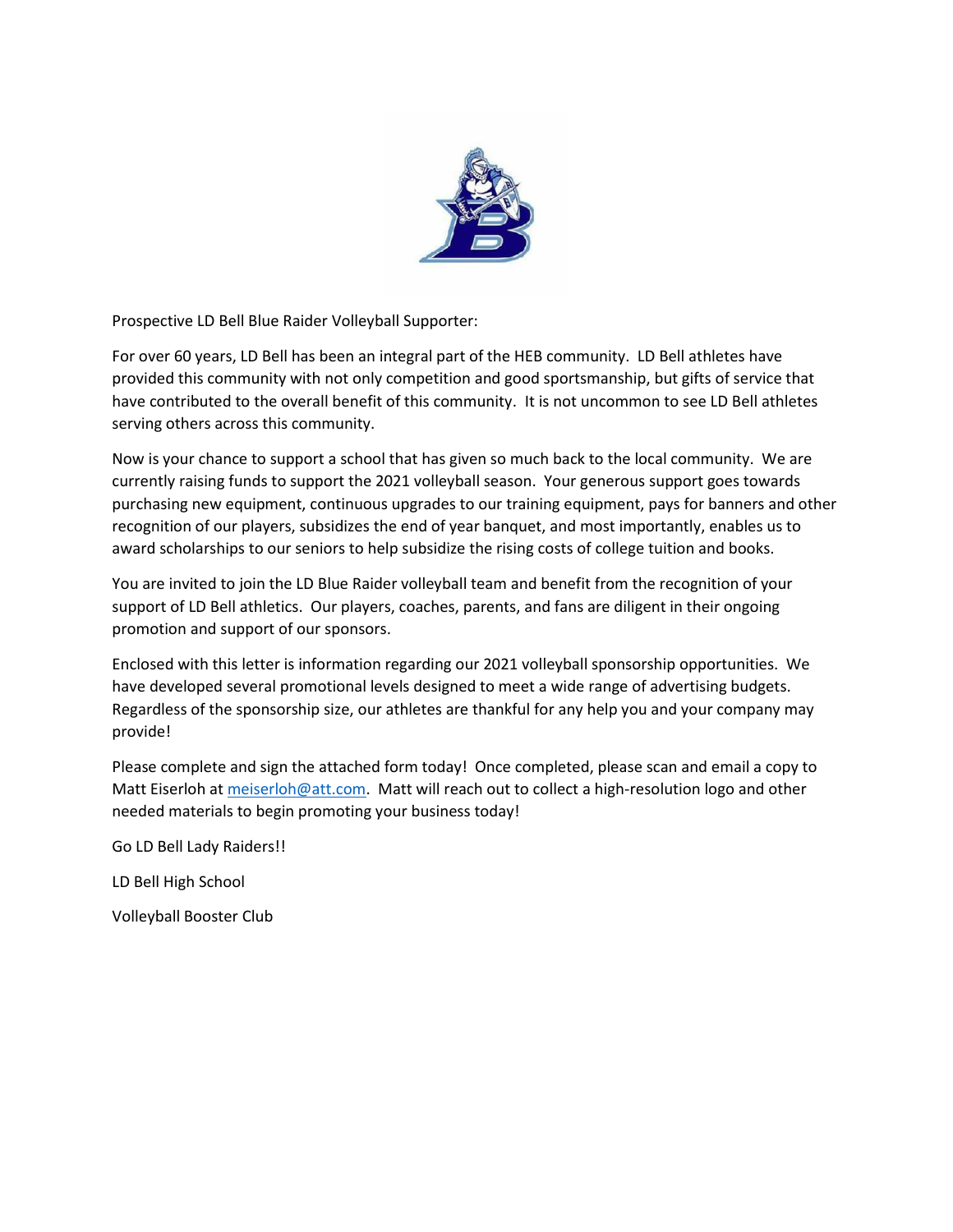

## **2021 Varsity/JV Sponsorship Opportunities**

| <b>Benefit Description</b>                                                                                                                     | Platinum | Gold | <b>Silver</b> | <b>Bronze</b> |
|------------------------------------------------------------------------------------------------------------------------------------------------|----------|------|---------------|---------------|
| Named Scholarship for an LD Bell Lady Raiders Senior                                                                                           | x        |      |               |               |
| Player Banners-Logo Printed at Bottom of Banner - Hangs in gym<br>(Must commit before 8/15/21)                                                 | X        |      |               |               |
| Team Schedule Poster – Distributed to Local Businesses & Schools<br>(Must commit before 8/15/21)                                               | X        |      |               |               |
| Corporate Banner Hanging in LD Bell Lady Raider Gym<br>(Printed and paid for by LD Bell-Simply provide any logos, pictures or copy to include) | X        | X    |               |               |
| <b>Game Announcements</b><br>(Receive two announcements per home game)                                                                         | X        | X    |               |               |
| Logo Presence on Game Day Shirt & Alumni Game Shirt                                                                                            | X        | X    |               |               |
| Two Posts on LD Bell Volleyball Facebook Page Promoting<br><b>Advertiser Services</b><br>https://www.facebook.com/ldbellvolleyball/            | X        | X    |               |               |
| <b>Concession Stand Signage/Presence</b>                                                                                                       | X        | x    | x             |               |
| Direct Link to Corporate Website from LD Bell Volleyball Site<br>https://sites.google.com/hebisd.edu/bhs-volleyball/home                       | X        | x    | x             |               |
| Direct Link to Corporate Website from Volleyball Booster Site<br>https://www.ldbellvolleyballbooster.com/                                      | X        | X    | X             |               |
| Logo Included in Weekly Coaches Newsletter/Email                                                                                               | X        | X    | X             | X             |
| Sponsor Recognition on the LD Bell Volleyball Facebook Page<br>https://www.facebook.com/ldbellyolleyball/                                      | X        | x    | x             | X             |
| Listed as a Sponsor on the Volleyball Booster Site<br>https://www.ldbellyolleyballbooster.com/                                                 | X        | X    | X             | X             |

## **2021-22 Sponsorship Investment Levels**

| Platinum      | \$1000 |
|---------------|--------|
| Gold          | \$750  |
| Silver        | \$500  |
| <b>Bronze</b> | \$250  |

If you do not see something here that fits your advertising needs, no problem! Custom packages are available! Simply email Matt Eiserloh at [meiserloh@att.net](mailto:meiserloh@att.net) and we will set up a time to meet and discuss a package to fit your needs.